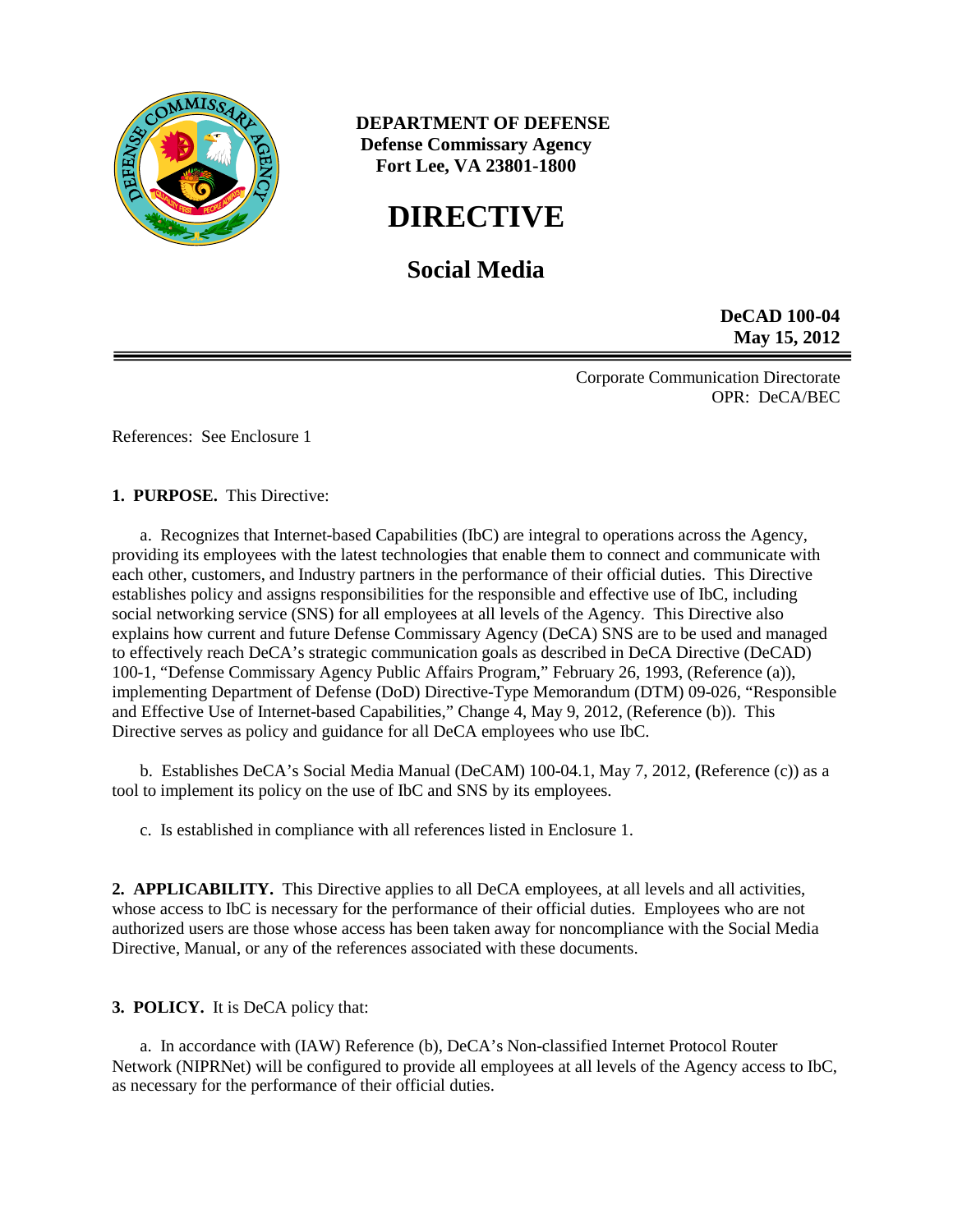b. DeCA's official SNS, such as: Facebook, Twitter, YouTube, and Flickr will be developed, monitored, and maintained by the Corporate Communication Directorate (BEC). It will be used to enhance DeCA's strategic communication goals IAW the provisions of Reference (a), and "The Freedom of Information Act, as amended, Section 552 of Title 5, United States Code," (Reference (d)).

c. Only the Director and CEO can authorize the creation of an official SNS for the Agency.

d. DeCA employees may create personal social media pages, using personal resources, and may use government resources to access social media pages for limited personal use, as set forth in DeCA Handbook 50-6, "Civilian Employee Handbook," March 25, 2011, (Reference (e)).

e. Whether DeCA employees are using their personal resources, or government resources, they will not present themselves as an official representative of the Agency, create the appearance of being an official representative of the Agency, or use information obtained in their official capacity on any social media pages.

f. Employees must comply with Reference (b) and paragraph 2-301 of chapter 2 of DoD 5500.7-R, "Joint Ethics Regulation (JER)," November 17, 2011, (Reference (f)). In addition, when using government-furnished communication devices, employees who mention or comment on DeCA, or current and potential products, employees, business partners, customers, and competitors in his or her personal comment or response, or publish, comment on or respond to nonpublic information, should provide a disclaimer when his or her personal opinion is expressed and state that views expressed are his or hers alone and do not represent DeCA's views.

g. When accessing IbC, individuals shall employ sound OPSEC measures IAW DoD Manual 5205.02-M, "DoD Operations Security (OPSEC) Program Manual," November 3, 2008, (Reference (g)); and shall not represent the policies or official position of DoD or DeCA.

h. No information shall be released on any SNS by a DeCA employee when disclosure would adversely affect national security; violate the safety or privacy of U.S. Government installations, facilities, personnel or their families; violate the privacy of citizens of the United States; or post personally identifiable information (PII), confidential financial information, or proprietary information. Information posted on SNS, by employees, will comply with DoD policy for dissemination of information and Reference (f).

i. PII will not be collected without the users' explicit knowledge and consent, and no PII will be stored or retrieved without first complying with DeCAD 80-21, "Privacy Act Program," April 15, 2010, (Reference (h)).

j. Comments and responses on DeCA's official SNS will be managed, stored, and disposed of IAW DeCAD 5-2, "Records Management Program," August 2007, (Reference (i)), and IAW any additional guidance from DeCA's Chief Information Officer (CIO).

k. The CIO has final say on how DeCA's information technology (IT) will be operated.

l. Management, at all levels, will monitor the use of IbC from government communication devices by their subordinates, to ensure employees are complying with guidelines set forth in Reference (c) and take appropriate action when guidelines are violated, IAW Reference (e).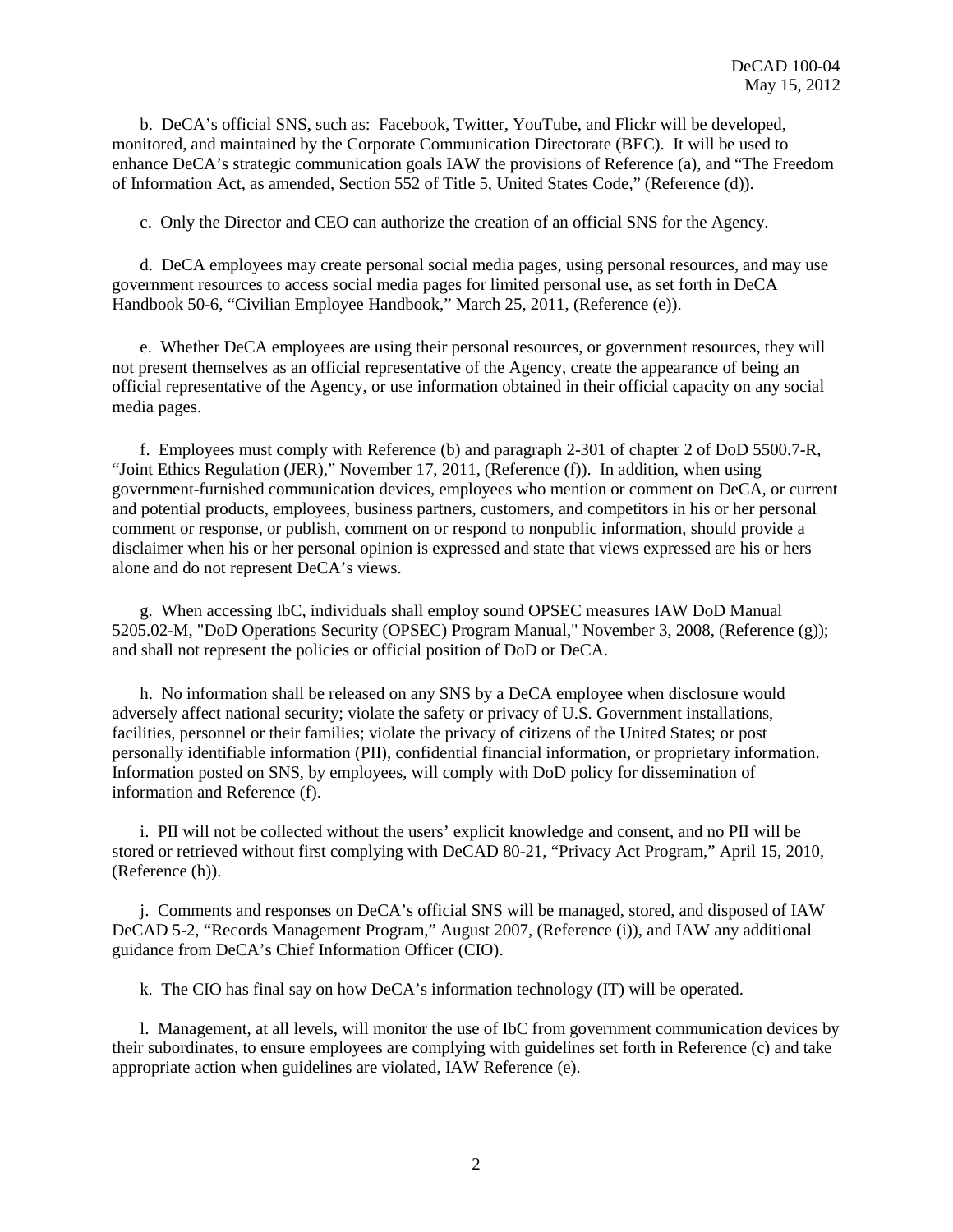m. Management, at all levels, will ensure use of IbC from government equipment complies with References (f) and (h); and take appropriate action if such guidelines are violated, IAW Reference (e).

n. Agency employees using IbC from government communication devices must complete the latest DoD social networking training at: [http://iase.disa.mil/eta/sns\\_v1/sn/launchPage.htm,](http://iase.disa.mil/eta/sns_v1/sn/launchPage.htm) "Social Networking V1.0," prior to gaining access, keeping the original certificate of completion at his or her workstation. Employees who already have access to IbC, and have not completed this training, must do so.

**4. RESPONSIBILITIES.** The following DeCA directorates are responsible for establishing and maintaining policies, procedures, guidelines, training, etc., as directed in Reference (b) and IAW all other references noted in Enclosure 1.

#### a. Director, Corporate Communication Directorate. BEC shall:

(1) Develop, monitor, and maintain DeCA's current and future official SNS.

(2) Maintain a registry of DeCA's official external presences.

(3) Publish guidance for responsible and effective use of DeCA's official SNS.

(4) Monitor and evaluate DeCA's current and future SNS to ensure compliance with security requirements and to detect fraudulent or objectionable use, as discussed in Reference (b), DoD 5240.1-R, "Procedures Governing the Activities of DoD Intelligence Components That Affect United States Persons," December 1, 1982, (Reference (j)); and DoD Directive 5230.09, "Clearance of DoD Information for Public Release," August 22, 2008, (Reference (k)); and in conjunction with guidance from the CIO and Store Operations Directorate. Suspected fraudulent or criminal activity will be reported to DeCA's Office of Inspector General/Security (CCI).

(5) Provide advice, guidance, and assistance to ensure DeCA's current and future SNS are used responsibly, effectively, and IAW the DoD Social Media User Agreement (http://www.defense.gov/socialmedia/user-agreement.aspx) and Reference (a).

(6) Follow Reference (a) guidelines when uploading news, information, editorials, photographs, videos, and other media products, and when responding to comments and questions on DeCA's current and future SNS.

(7) Ensure DeCA's current and future SNS comply with references in this Directive and:

(a) Use DeCA's official seal IAW Reference (a).

(b) Include DeCA's mission statement, as directed in Reference (a).

(c) Create a link to DeCA's official Web Site on DeCA's current and future SNS, where appropriate.

(d) Ensure information posted on DeCA's current and future SNS is relevant and accurate.

(e) Ensure information posted does not contain PII and information discussed in Reference

(h).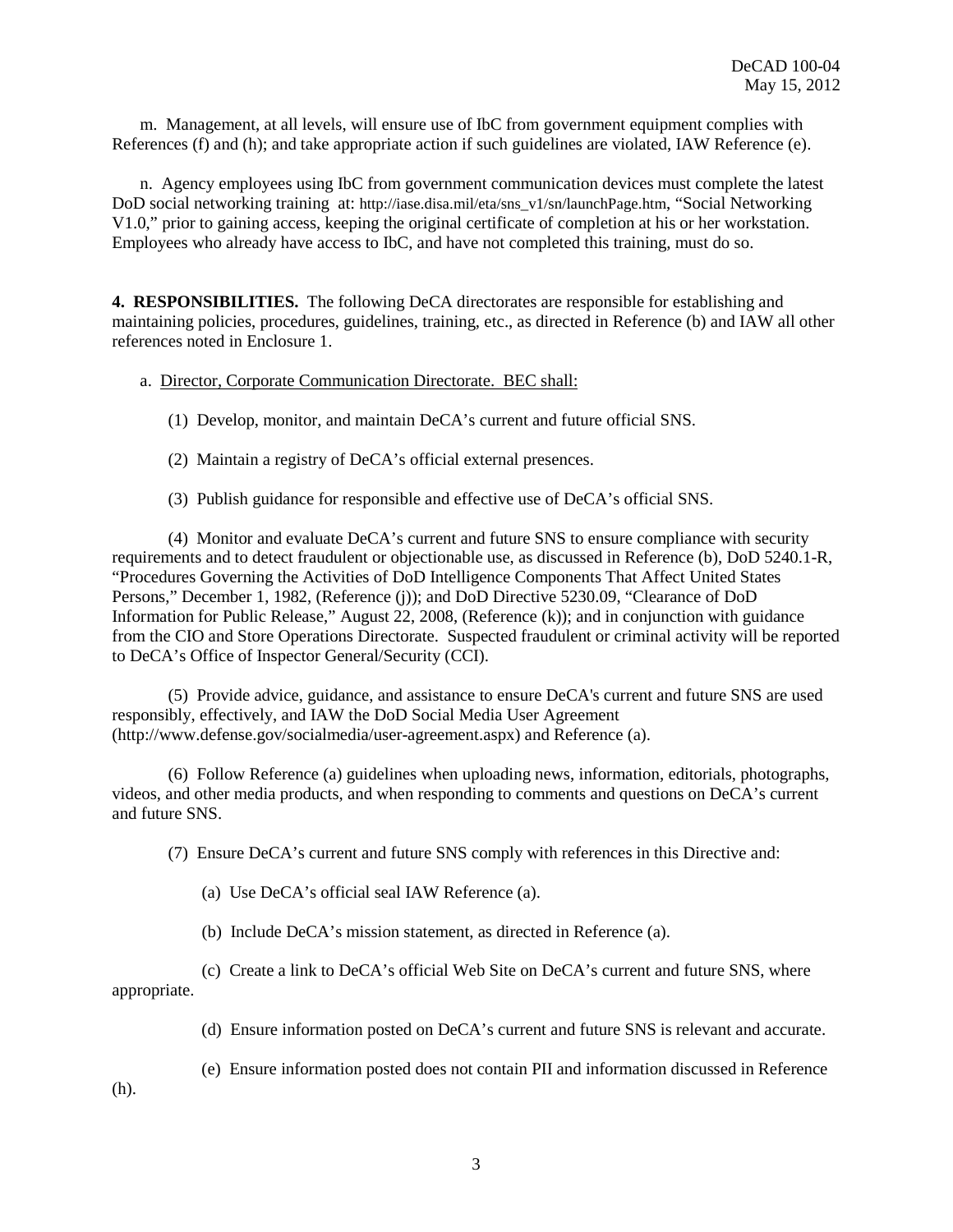(f) Remove posts that contain PII, or operationally sensitive information, are offensive, or are not in keeping with the DoD Social Media User Agreement.

(g) Provide links to official DoD content, hosted on DoD Web Sites, where applicable.

(h) Ensure posts are free of advertisement and endorsements, as mandated by Reference (a).

#### b. DeCA's Chief Information Officer. The CIO shall:

(1) Configure DeCA's network to provide access to IbC IAW all references cited in this Directive, except where explicitly prohibited by DoD policy or law.

(2) Defend DeCA's network against malicious activity: e.g., distributed denial of service attacks, intrusions; and take immediate and commensurate actions, as required, to safeguard the mission by temporarily limiting access to the Internet to preserve operations security (OPSEC) or to address bandwidth constraints.

(3) Ensure implementation, validation, and maintenance of applicable Information Assurance (IA) controls, and information security procedures, are in place IAW DeCAD 35-39, "Computer Network Defense," December 14, 2009, (Reference (l)); DoD Directive 8500.01E, "Information Assurance," certified current as of April 23, 2007, (Reference (m)); and DeCA Directive 35-31, "Information Assurance," December 14, 2009, (Reference (n)).

(4) Make reference to Reference (c), in IA education, training, and awareness activities.

(5) In consultation with BEC, establish processes and procedures to ensure use of IbC complies with applicable mandates, such as Section 508 of the Rehabilitation Act of 1973 and the Federal Records Act.

(6) Acts as the final authority for defining DeCA's IT security requirements and policies, to ensure compliance with DoD policy and law, and on how DeCA's IT will be operated.

(7) Monitor emerging IbC in order to identify opportunities for use and assess risks IAW Reference (n).

#### c. Office of Inspector General/Security. CCI shall:

(1) Ensure implementation, validation, and maintenance of applicable OPSEC measures are in place, IAW (Reference (g).

(2) Develop procedures and guidelines for OPSEC reviews of information shared via IbC, based on those developed by the Under Secretary of Defense for Intelligence (USD(I)).

(3) In conjunction with the CIO's Computer Network Defense (CND) Service Provider Program, develop and maintain threat estimates on current and emerging IbC.

#### d. General Counsel (CCG). The CCG shall:

(1) Provide guidance and direction to Agency officers, BEC, and employees concerning:

(a) The application of paragraph 2-301 of Chapter 2 of the Joint Ethics Regulations.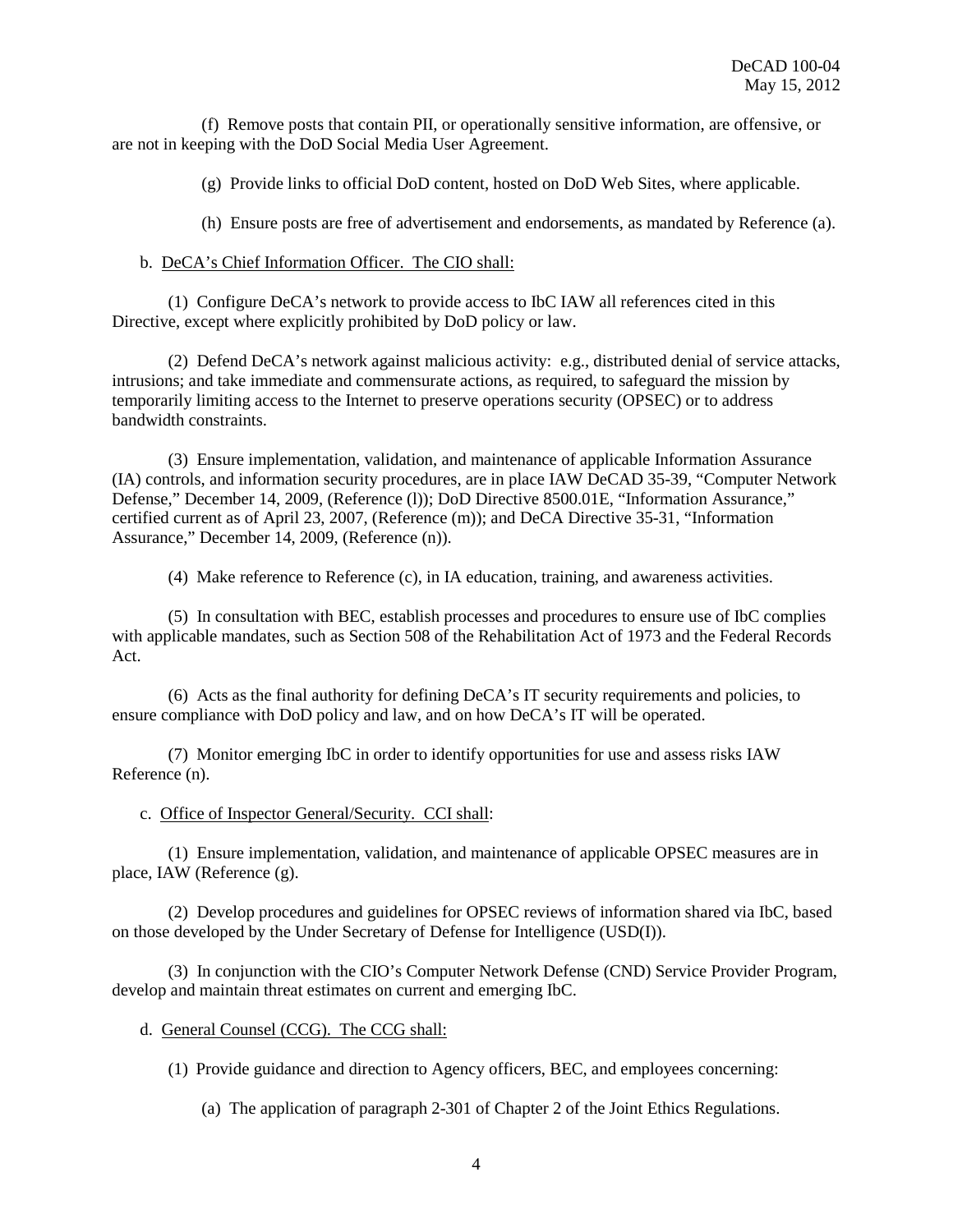(b) The use of IbC to promote the principles of the Freedom of Information Act.

(c) The protection of PII, as prescribed by the Privacy Act.

(2) In conjunction with BEC, monitor the use of DeCA's current and future SNS to ensure use complies with Reference (d) paragraph 2-301 of Chapter 2 of Reference (f) and with Reference (i).

(3) Provide guidance and advice to managers and first-line supervisors concerning the appropriate action to take for violations of this Directive.

(4) Review BEC's comments and responses IAW DeCAD 80-4, "Litigation Involving DeCA," January 1, 1992, **(**Reference (o)).

#### e. Heads of all directorates/special staff offices shall:

(1) Ensure employees assigned to their directorates:

(a) Read and understand this Directive and Reference (c).

(b) Complete the latest DoD social networking training at: [http://iase.disa.mil/eta/sns\\_v1/sn/launchPage.htm,](http://iase.disa.mil/eta/sns_v1/sn/launchPage.htm) "Social Networking V1.0," prior to gaining access, keeping the original certificate of completion at his or her workstation. Employees who already have access to IbC, and have not completed this training, must do so.

(c) Understand employees are not to access prohibited sites via the Internet: e.g., pornography, gambling, game sites, and hate-crime related IbC.

(2) Monitor their employee's use of IbC.

(3) Advise against accessing sites with prohibited content, as described above.

#### f. DeCA employees at all levels of the Agency shall:

(1) Read and understand the policies and procedures set forth in this Directive and Reference (c).

(2) Complete the latest DoD social networking training at:

[http://iase.disa.mil/eta/sns\\_v1/sn/launchPage.htm,](http://iase.disa.mil/eta/sns_v1/sn/launchPage.htm) "Social Networking V1.0," prior to gaining access, keeping the original certificate of completion at his or her workstation. Employees who already have access to IbC, and have not completed this training, must do so.

(3) Comply with the policies, procedures, and guidelines in all references cited in this Directive.

(4) Ensure all use of IbC complies with paragraph 2-301 of Chapter 2 of Reference (f) and guidelines set forth in Chapters 1 to 4 of that reference.

(5) Not access or engage in prohibited activity via IbC as annotated in this Directive and its references, as well as Reference (c) and its references.

(6) Immediately report suspicious activity on any IbC to the CIO and suspicious activity on any of DeCA's current and future SNS to BEC and DeCA's Security Officer.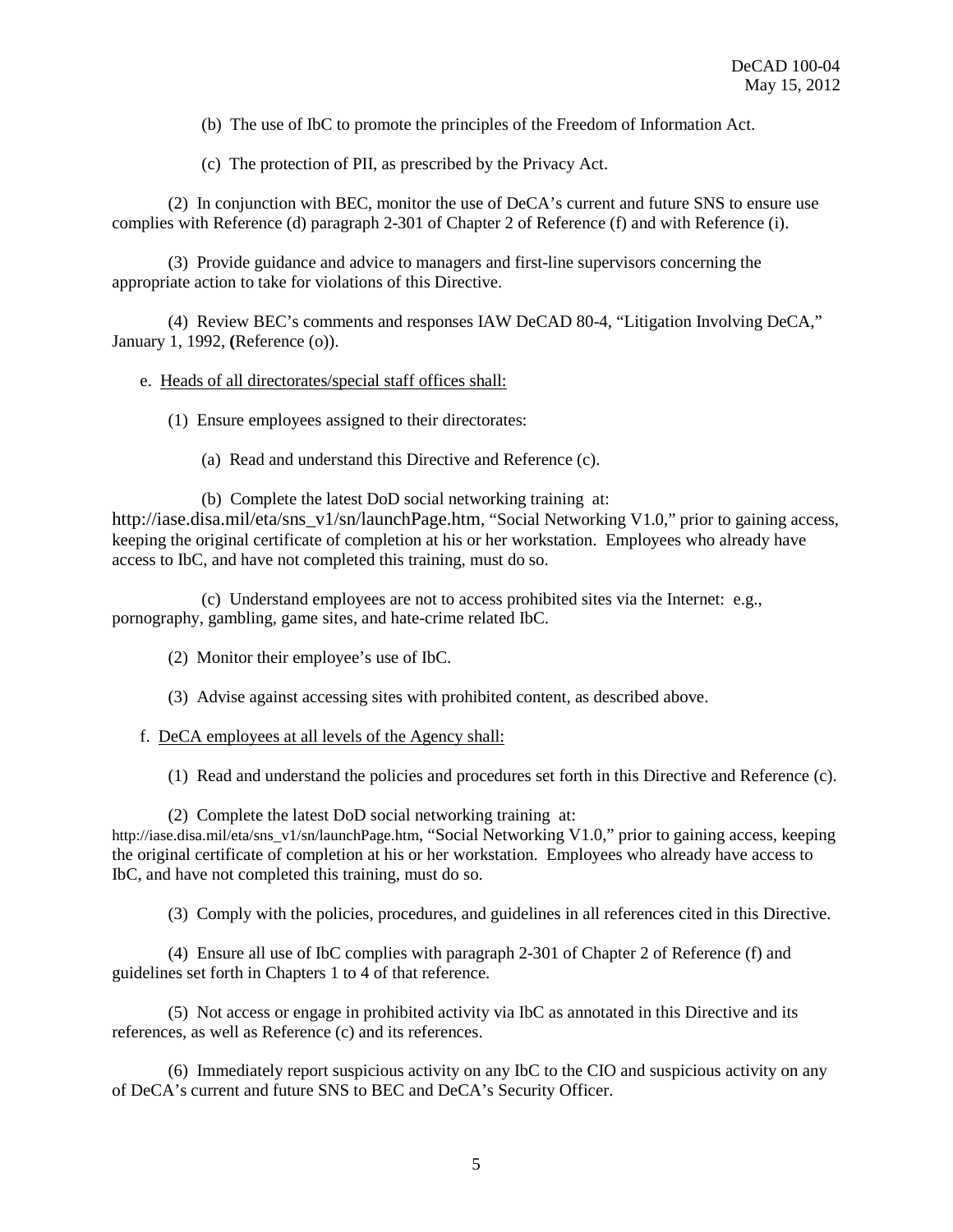(7) Report suspected fraud, waste, and abuse, or criminal activity on any of DeCA's current and future SNS to the CCI.

**5. RELEASABILITY – UNLIMITED.** This Directive is approved for public release and is located on DeCA's Internet Web Site at [www.commissaries.com](http://www.commissaries.com/) and on OneNet.

**6. EFFECTIVE DATE.** By order of the Director of DeCA, this Directive is effective immediately.

Siena PStandard

Teena P. Standard Chief, Executive Services Division

Enclosure References Glossary – Definitions – Acronyms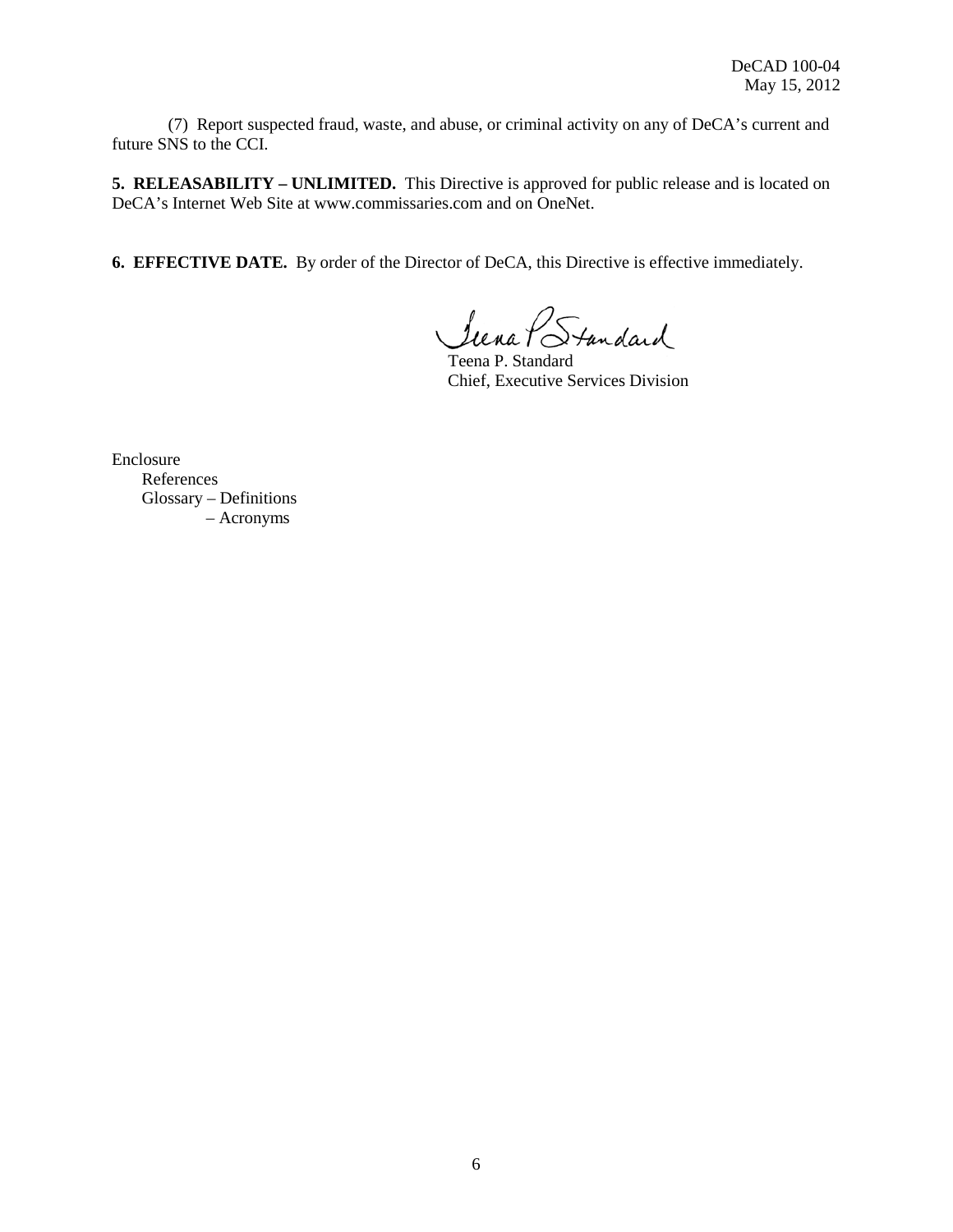#### **ENCLOSURE 1**

#### **REFERENCES**

- (a) DeCA Directive 100-1, "Defense Commissary Agency Public Affairs Program," February 26, 1993
- (b) Directive-Type Memorandum (DTM) 09-026, "Responsible and Effective Use of Internet-based Capabilities," (Change 4), May 9,  $2012<sup>1</sup>$  $2012<sup>1</sup>$  $2012<sup>1</sup>$
- (c) DeCA Manual 100-04.1, "Social Media Manual," May 9, 2012
- (d) The Freedom of Information Act, as amended, Section 55[2](#page-6-1) of Title 5, United States Code<sup>2</sup>
- (e) DeCA Handbook 50-6, "Civilian Employee Handbook," March 25, 2011
- (f) DoD 5500.7-R, "Joint Ethics Regulation," November 11, 2011[3](#page-6-2)
- (g) DoD Manual 5205.02-M, "DoD Operations Security (OPSEC) Program Manual," November 3, 2008
- (h) DeCA Directive 80-21, "Privacy Act Program," April 15, 2010
- (i) DeCA Directive 5-2, "Records Management Program," August 2007
- (j) DoD 5240.1-R, "Procedures Governing the Activities of DoD Intelligence Components That Affect United States Persons," December 1, 1982
- (k) DoD Directive 5230.09, "Clearance of DoD Information for Public Release," August 22, 2008
- (l) DeCA Directive 35-39, "Computer Network Defense," December 14, 2009
- (m) DoD Directive 8500.01E, "Information Assurance," certified current as of April 23, 2007
- (n) DeCA Directive 35-31, "Information Assurance," December 14, 2009
- (o) DeCA Directive 80-4, "Litigation Involving DeCA," January 1, 1992

<span id="page-6-0"></span><sup>&</sup>lt;sup>1</sup> Copies of DoD directives, manuals, regulations or DTMs may be obtained from the Internet at http://www.dtic.mil/whs/directives/corres/pub1.html

<span id="page-6-2"></span><span id="page-6-1"></span> $2$  The Freedom of Information Act can be found at http://www.archives.gov/foia/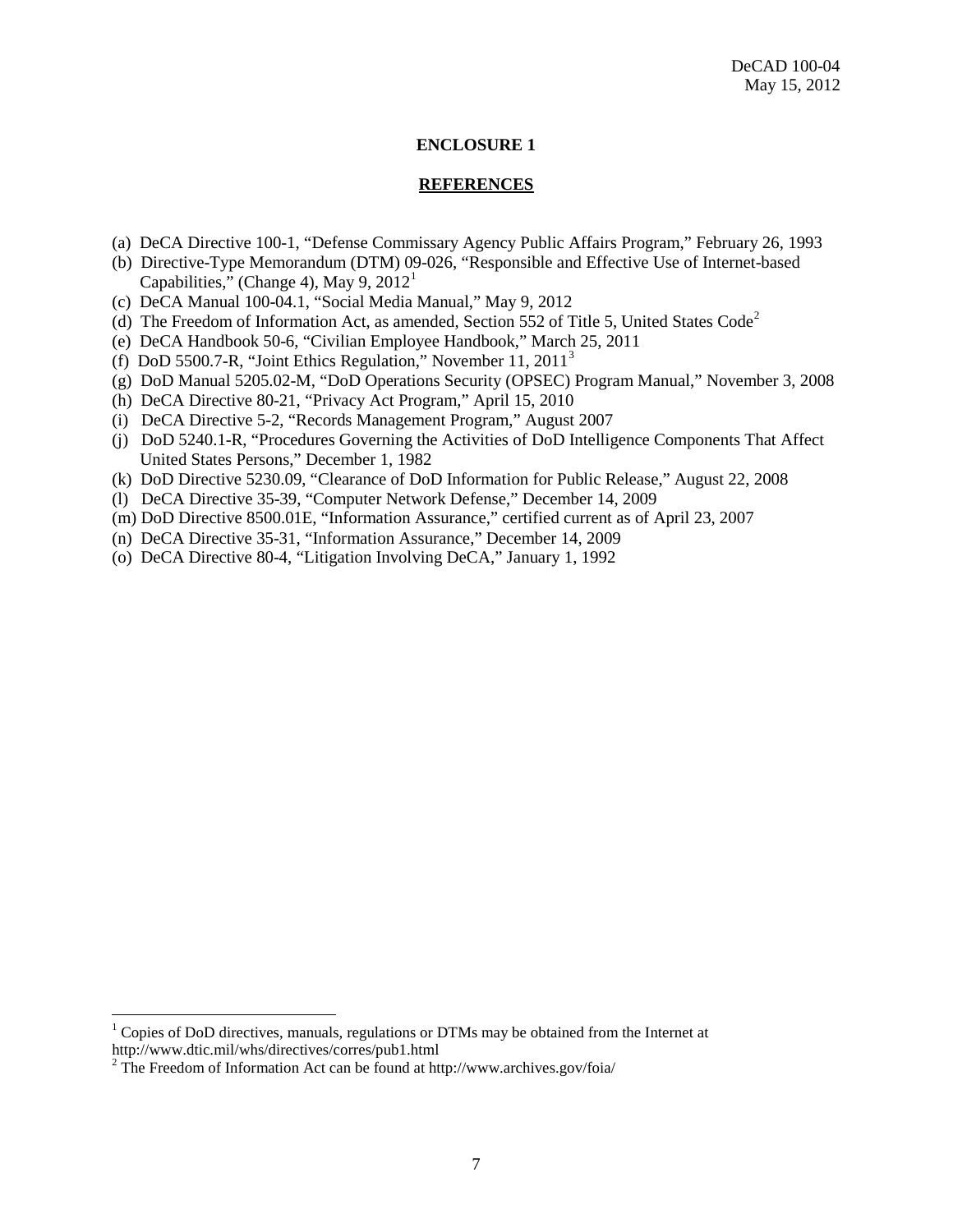#### **GLOSSARY**

#### **DEFINITIONS**

**Agency designee.** Defined in the Joint Ethics Regulation to mean the first-line supervisor, who is a commissioned military officer or a civilian above GS/GM-11, in the chain of command, or supervision of the DoD employee concerned. Except in remote locations, the Agency designee may act only after consultation with his local Ethics Counselor.

**authorized users.** DeCA employees whose use of IbC is necessary for the performance of their official duties are considered authorized users; those who are not are those whose access has been taken away for noncompliance with the directive, manual, and references.

**Facebook.** A social networking site (SNS) where individuals and organizations can create and customize their own profiles; create their own pages using photos, videos, and information about themselves, and send e-mail or instant message with other members.

**Flickr**. An image and video hosting and sharing website, Web services suite, and online community platform.

**Internet-based Capabilities (IbC).** As defined by the Department of Defense (DoD): All publicly accessible information capabilities and applications available across the Internet in locations not owned, operated, or controlled by the DoD or the Federal Government. IbC include collaborative tools such as social network service (SNS), social media, user-generated content, social software, e-mail, instant messaging, and discussion forums: e.g., DeCA's YouTube, Facebook, Twitter, and Flickr pages.

**social networking service (SNS).** A social network service or social networking service, most often called SNS, is a medium for establishing social networks of people who share interests and/or activities. SNS allow users to share ideas, activities, events, and interests within their individual networks. Most social network services are Web-based and allow users to build online profiles, share information, pictures, blog entries, music clips, etc.

**social media**. Media for social interaction, using highly accessible and scalable publishing techniques. Social media use Web-based technologies to transform and broadcast media monologues into social media dialogues.

**Twitter.** An online SNS where members can post short updates and keep up with other members through online profiles or cell phone text messages.

**YouTube**. A social networking site where members can post and share videos, comment on videos, and respond to videos. Organizations can create channels to post videos.